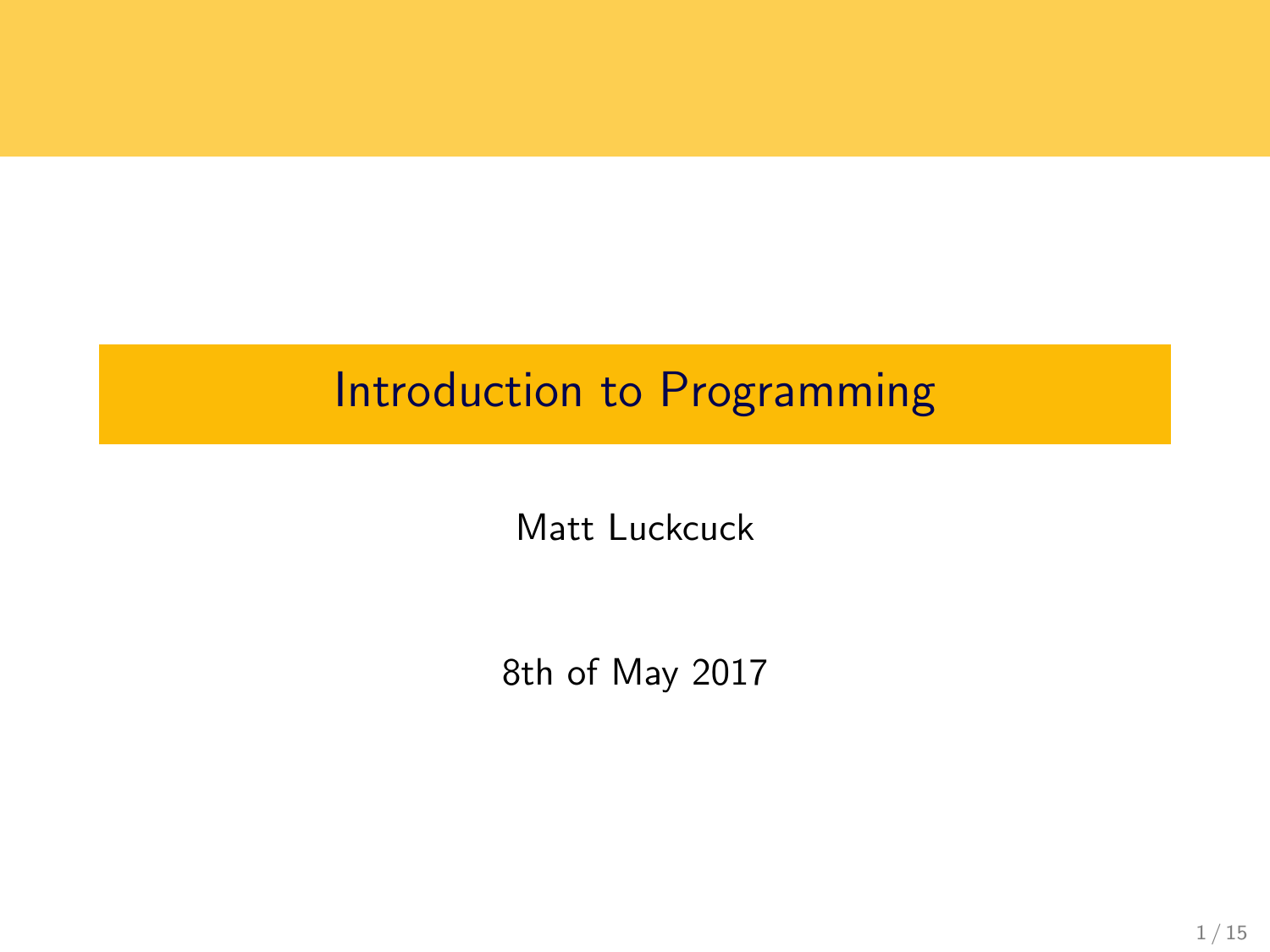### **Outline**

### **Outline**

- What is Programming?
- **Programming Languages**
- **Programming Process**
- Tea Break! (Example)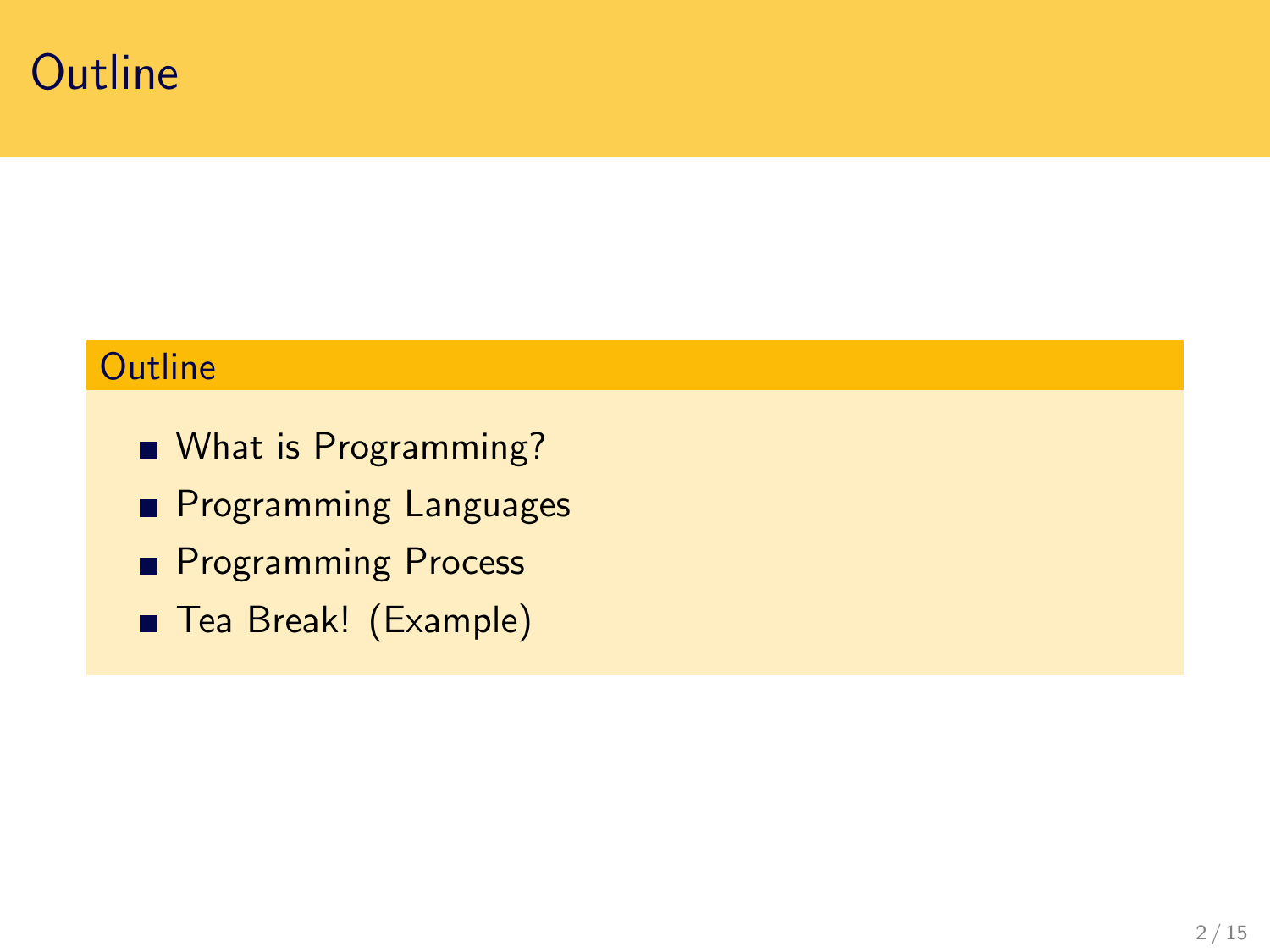What is Programming?

# Has anyone done any programming before?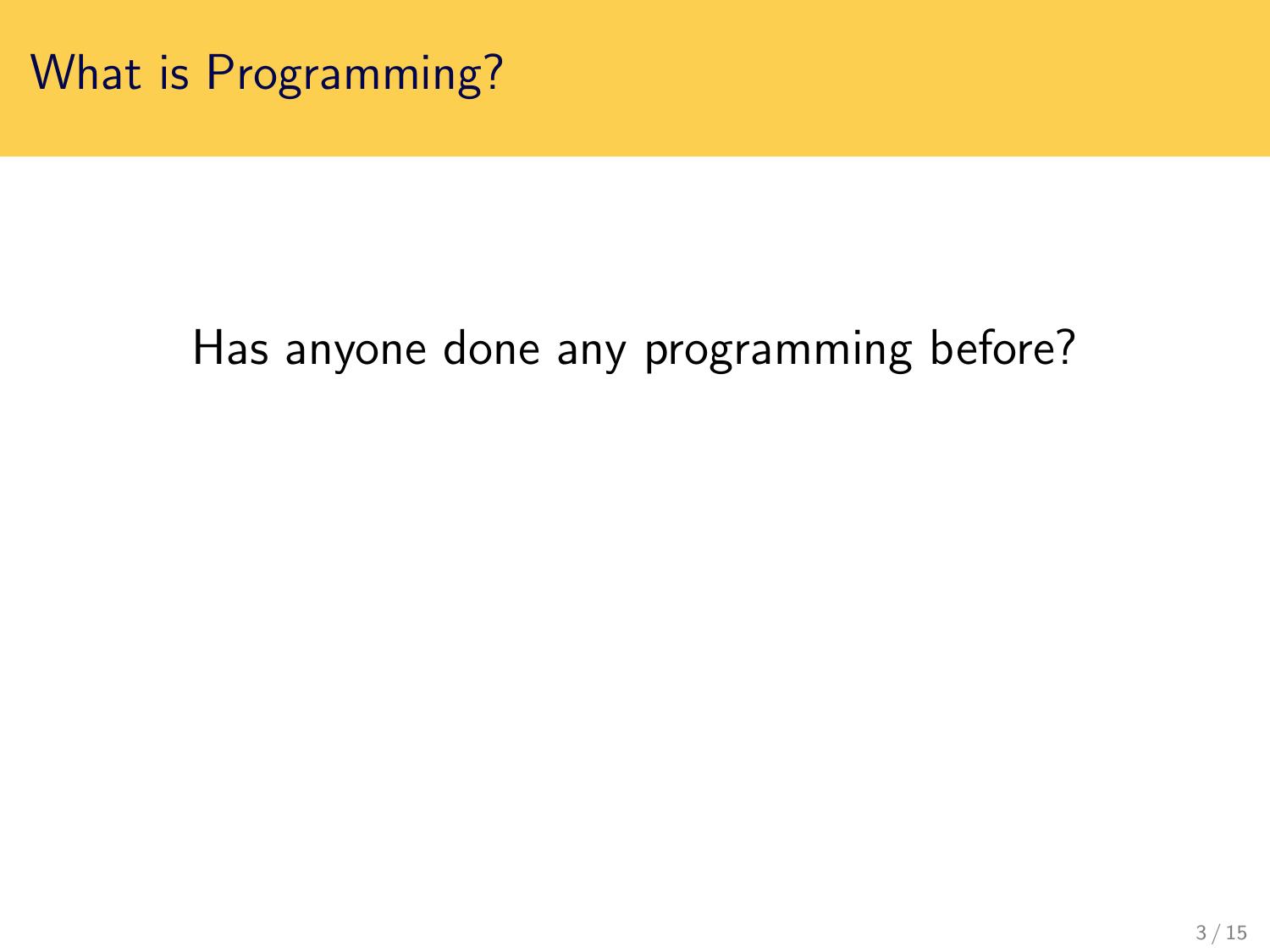# Has anyone done any programming before?

What about...

 $\blacksquare$  VCR?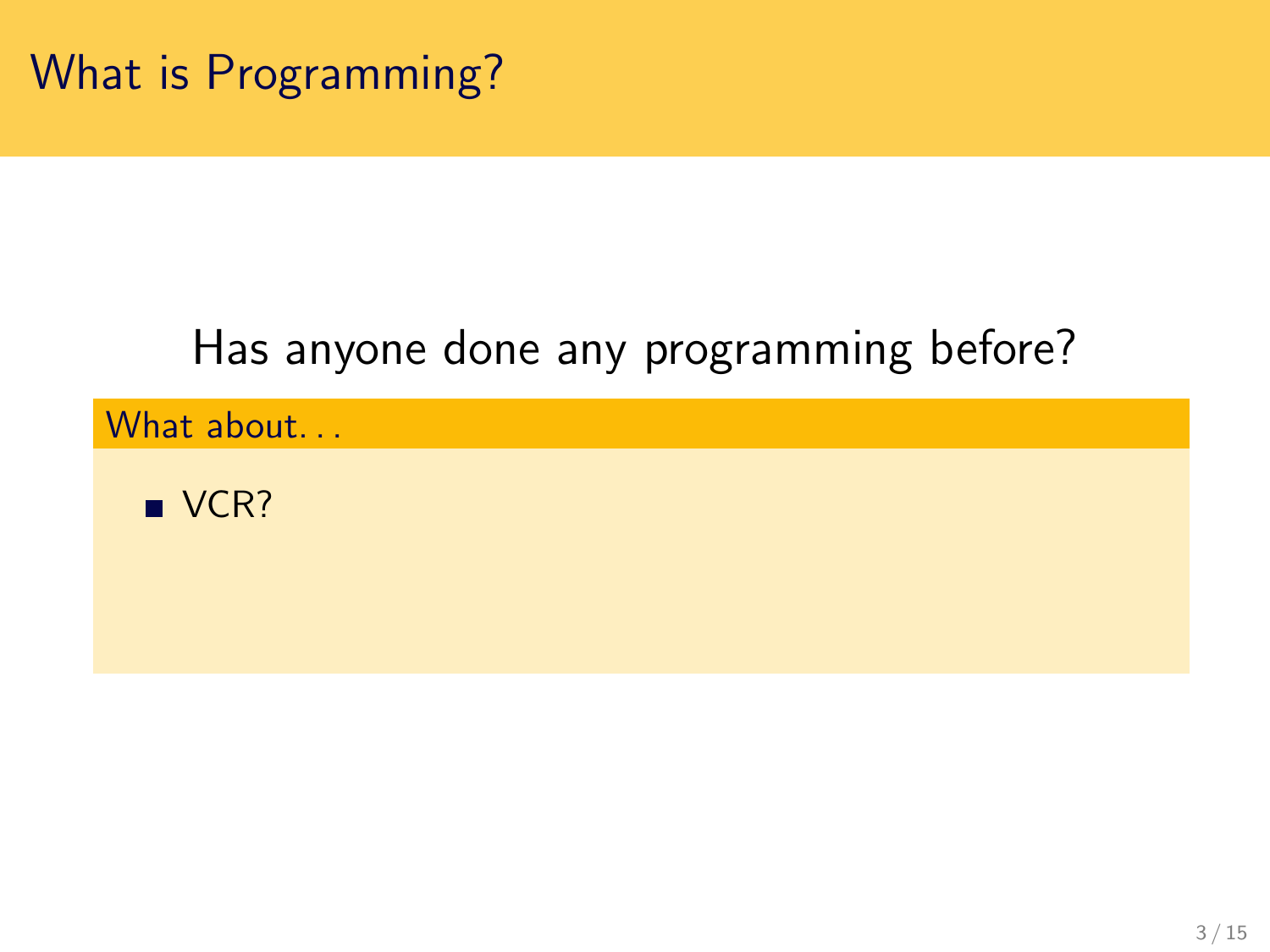# Has anyone done any programming before?

What about...

- $\blacksquare$  VCR?
- Sky+ (or similar)?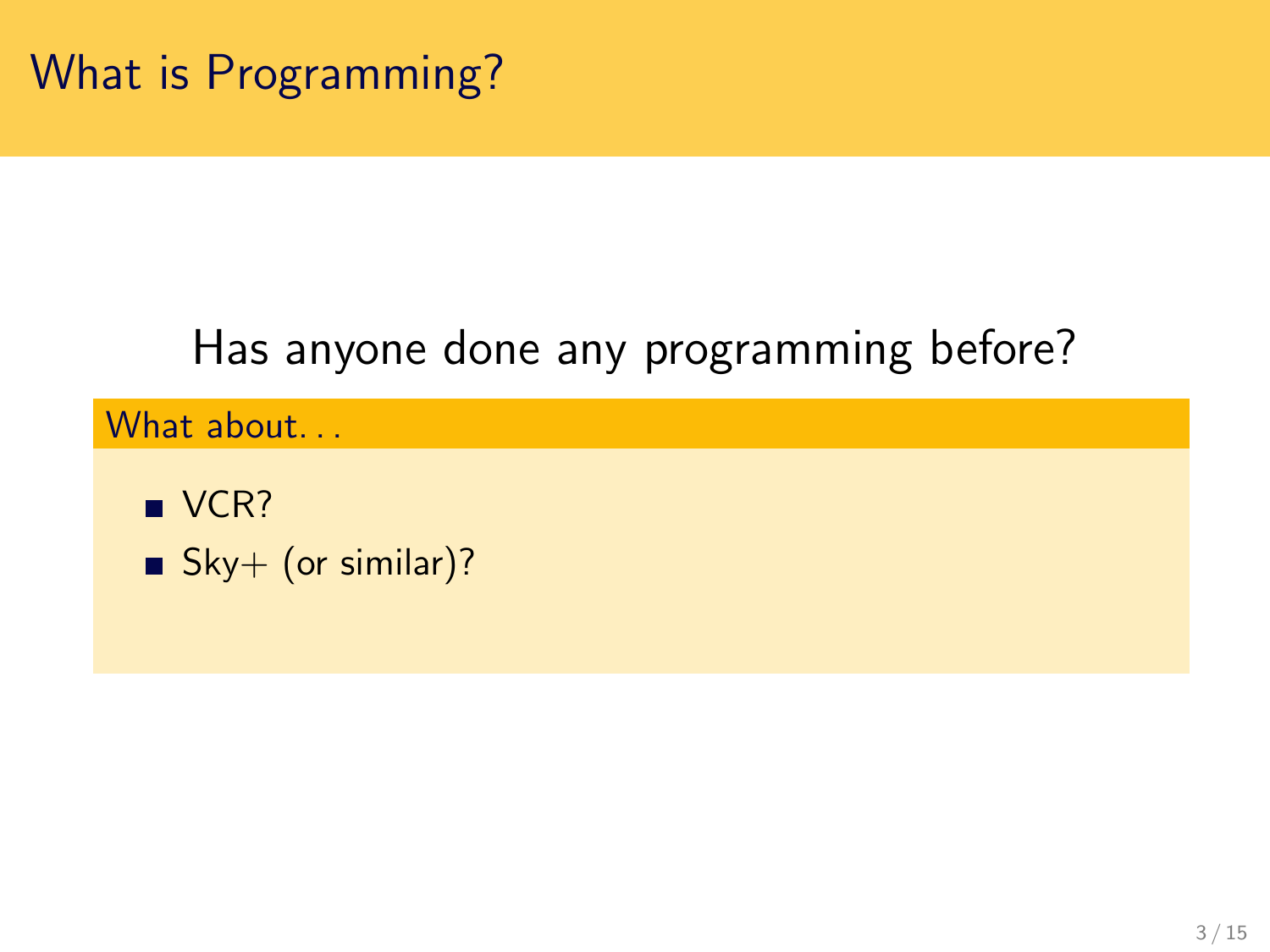# Has anyone done any programming before?

#### What about...

- $\blacksquare$  VCR?
- $Sky+$  (or similar)?
- Washing Machine?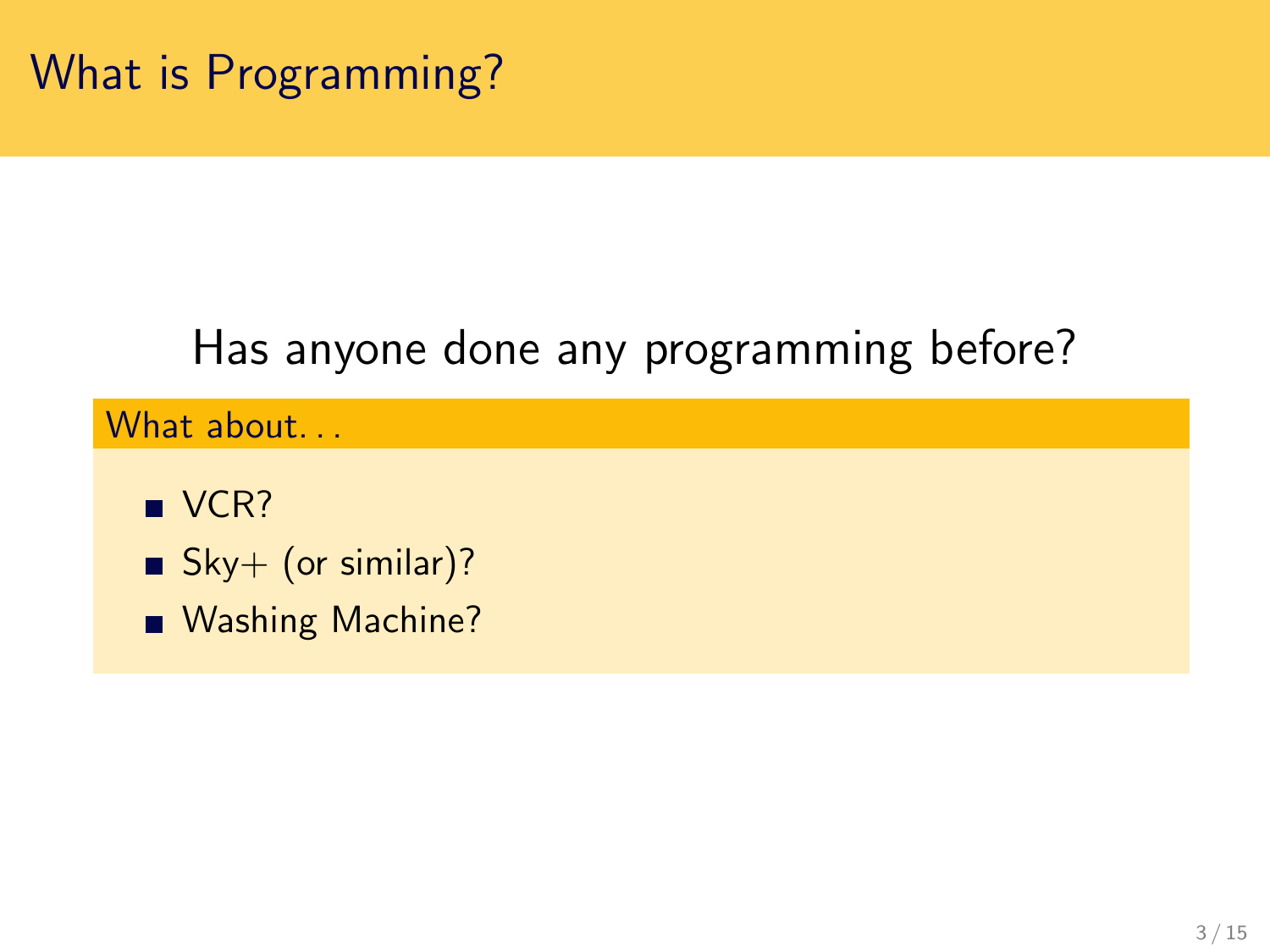### Programming is the process of giving instructions to a computer.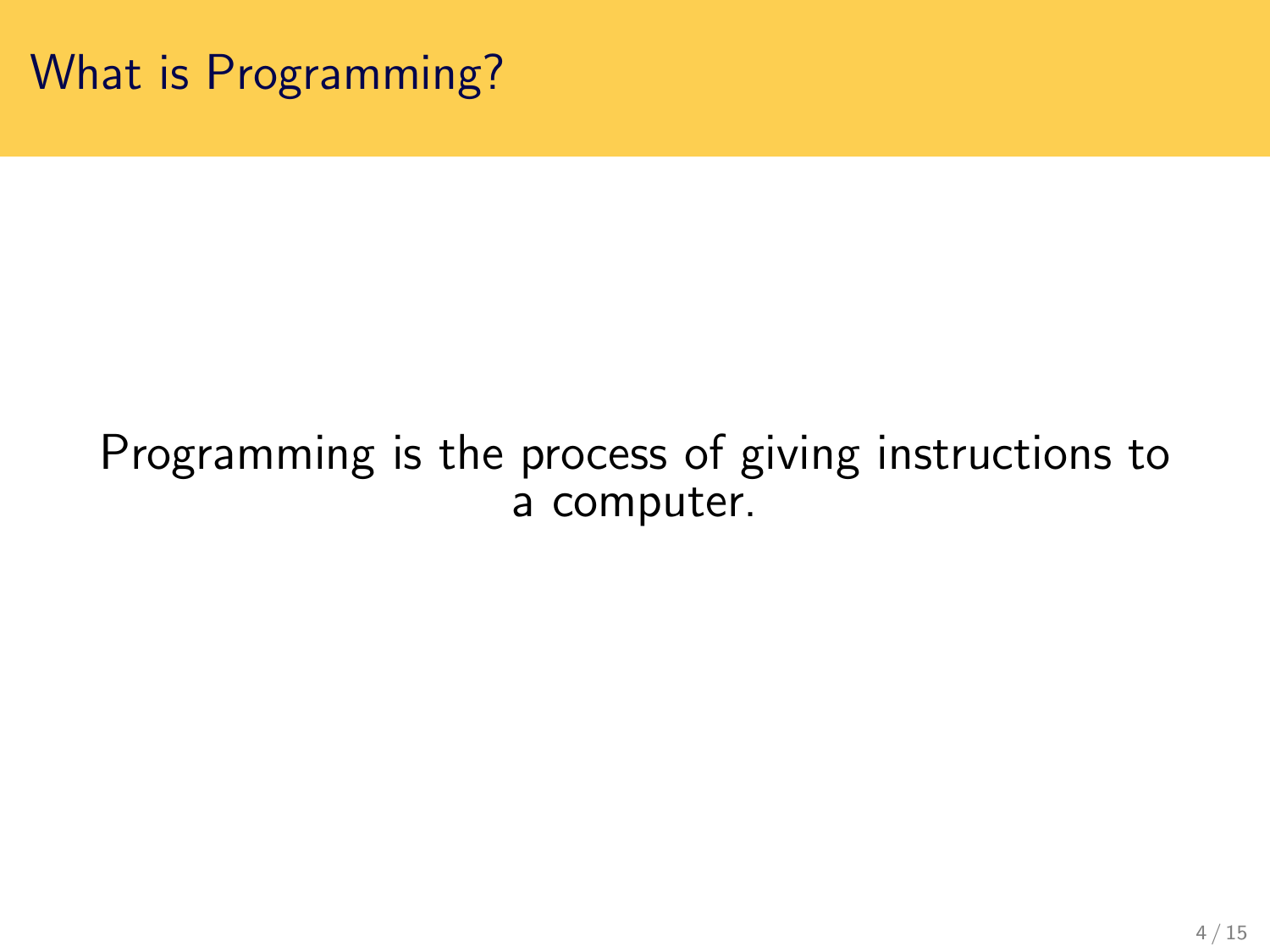### Programming is the process of designing and writing instructions for a computer.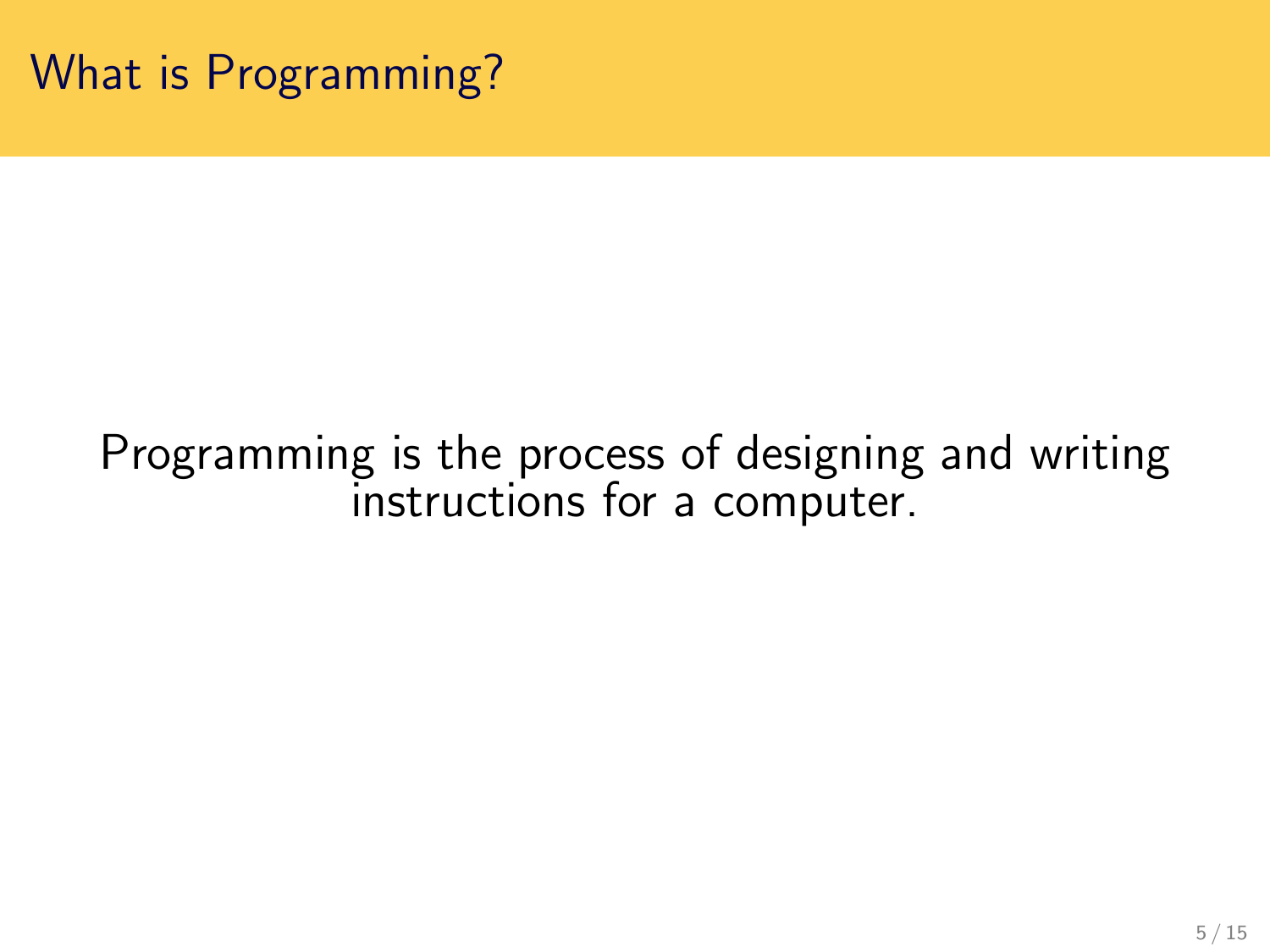# What is Programming?

#### Computers. . .

- Computers are Stupid!
	- But good with numbers and repetition
- We need to tell them exactly what to do
- This means giving precise instructions...
	- ... in a language the computer can 'understand'
- **Algorithm:** a sequence of instructions that solve a problem,  $E.g. . .$ 
	- Recipe, or
	- **Directions**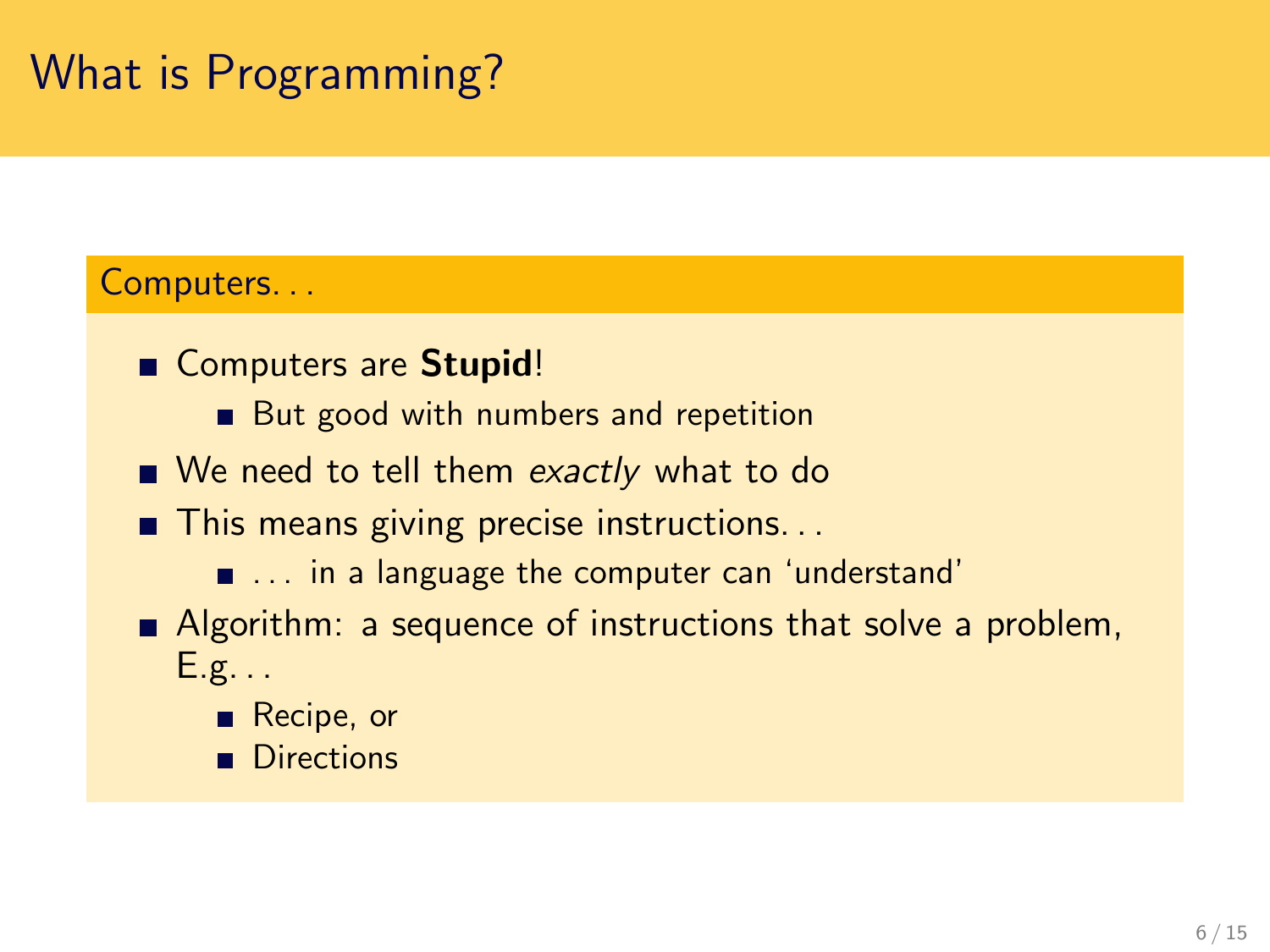## Programming Languages

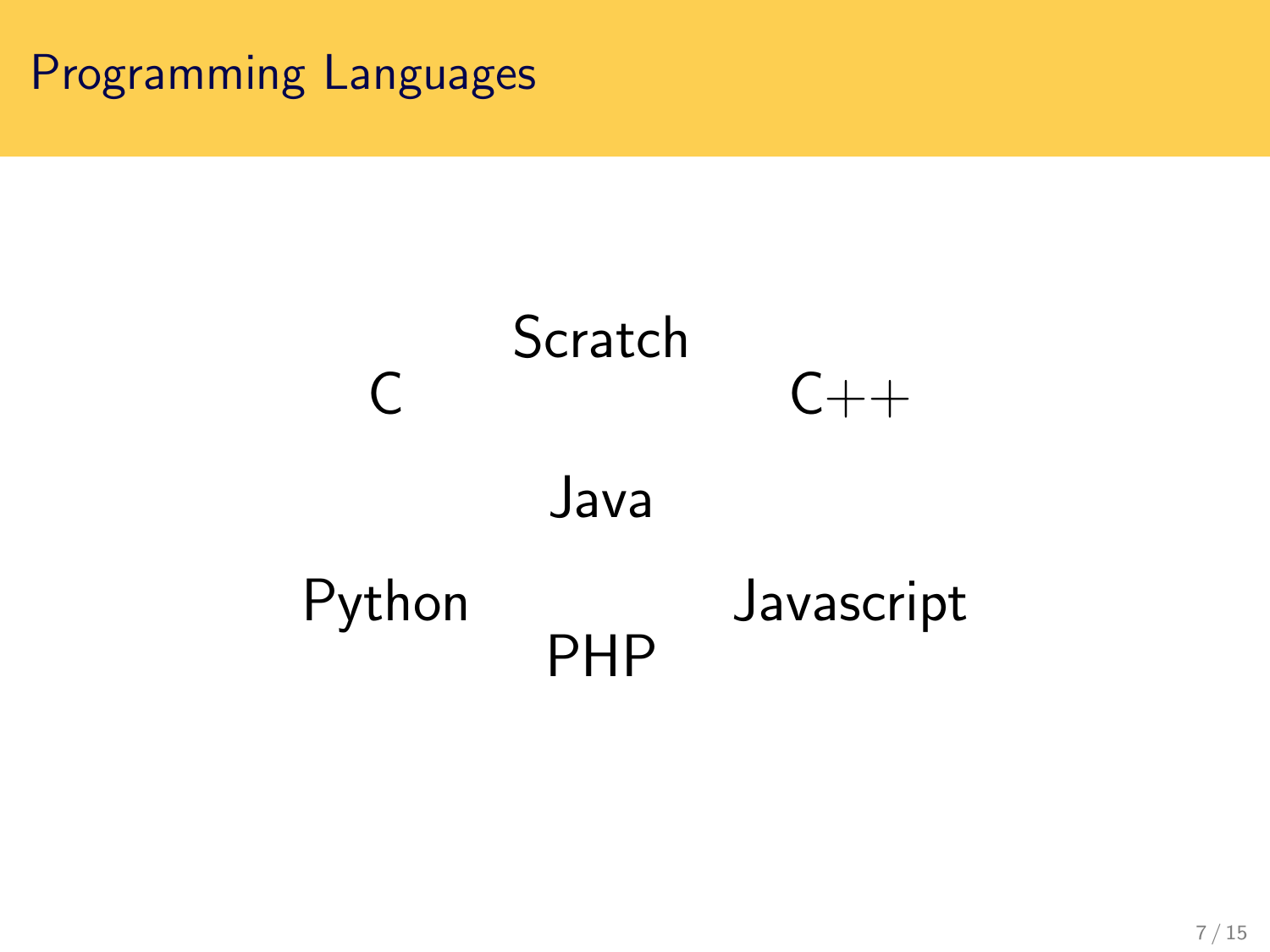## Programming Languages

#### Programming Languages

 $\blacksquare$  Provide a set of instructions to tell computer what to do...

- **Expressions**
- **Variables**
- Control Structures

■ That we combine according to grammar rules to make a program

#### 'Understanding'

- Computers only *understand* binary (0010)
- **Programming languages are human-readable then translated** into machine-readable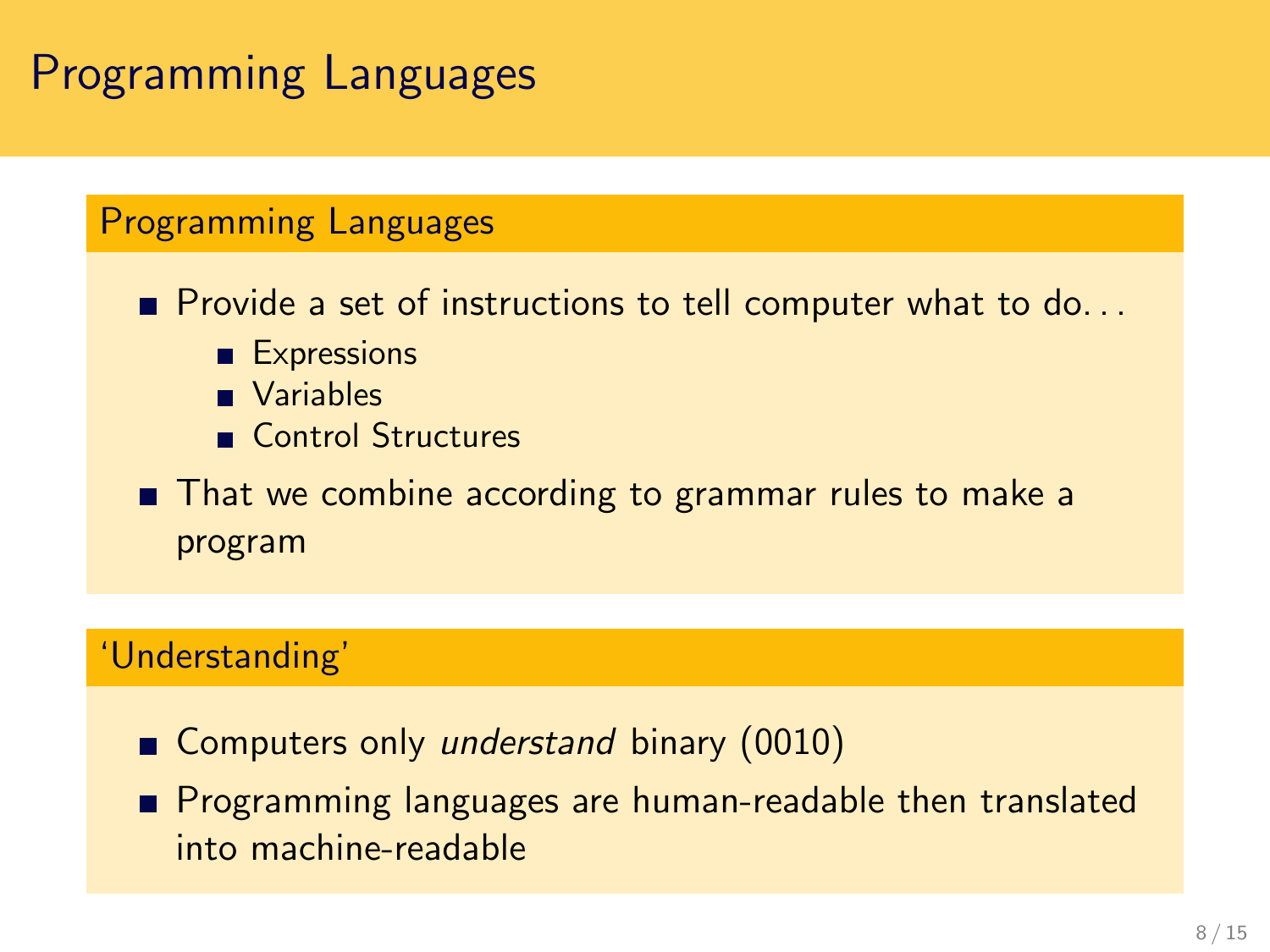### Programming Process

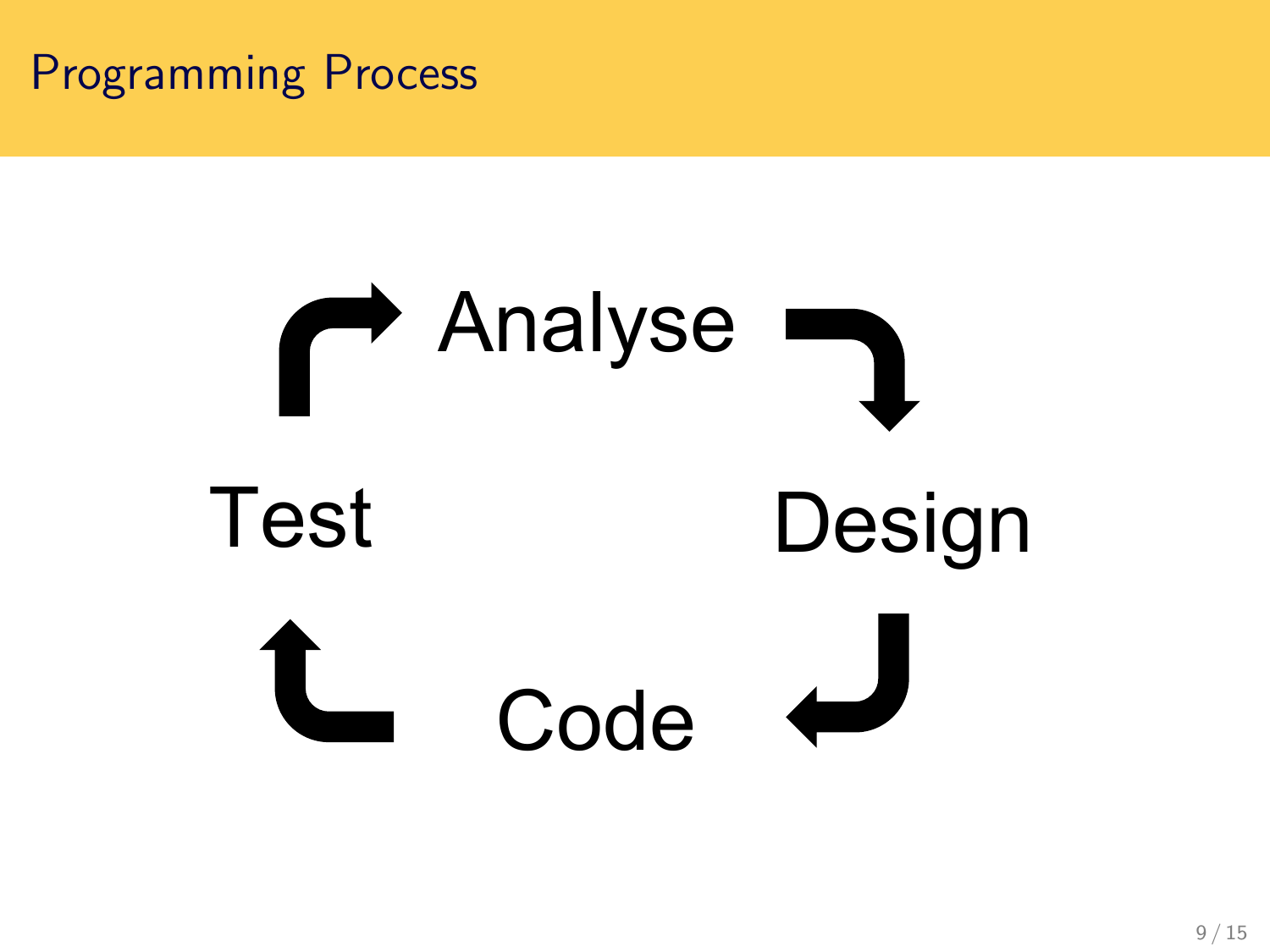## Programming Process

#### Building a Program

- Start with a basic version of the problem, then add details
- **Break down (decompose) the problem in to smaller parts**
- Focus on the general details of the problem (abstraction)
	- Think of a bus route map
- Cycle of trial and error (debugging)
	- Often mainly error!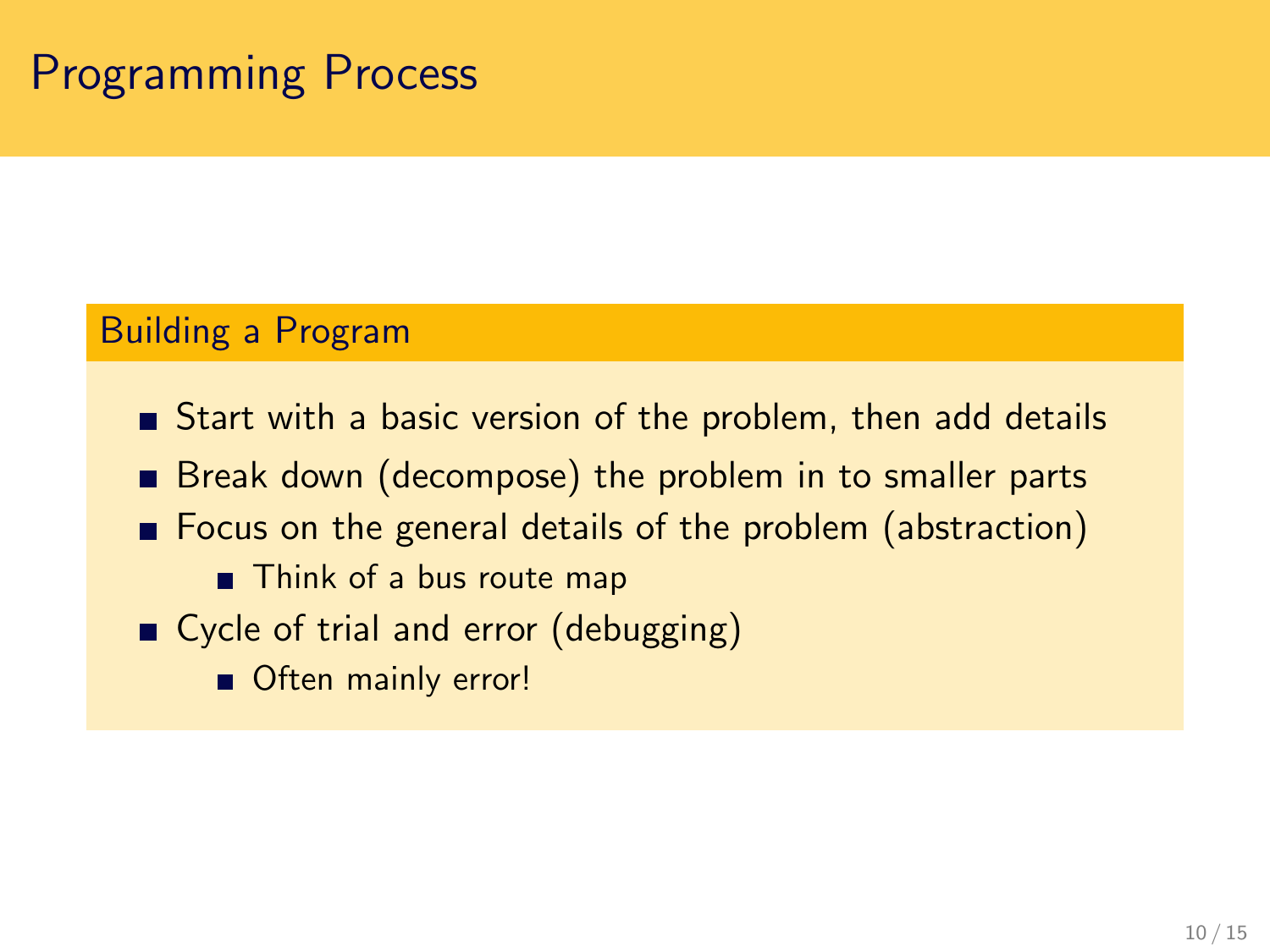## Tea Anyone? – Basic Algorithm

- Boil water
- Add tea to the pot
- Add boiled water to the pot
- Brew tea
- Pour tea into cup
- Stir tea
- Enjoy!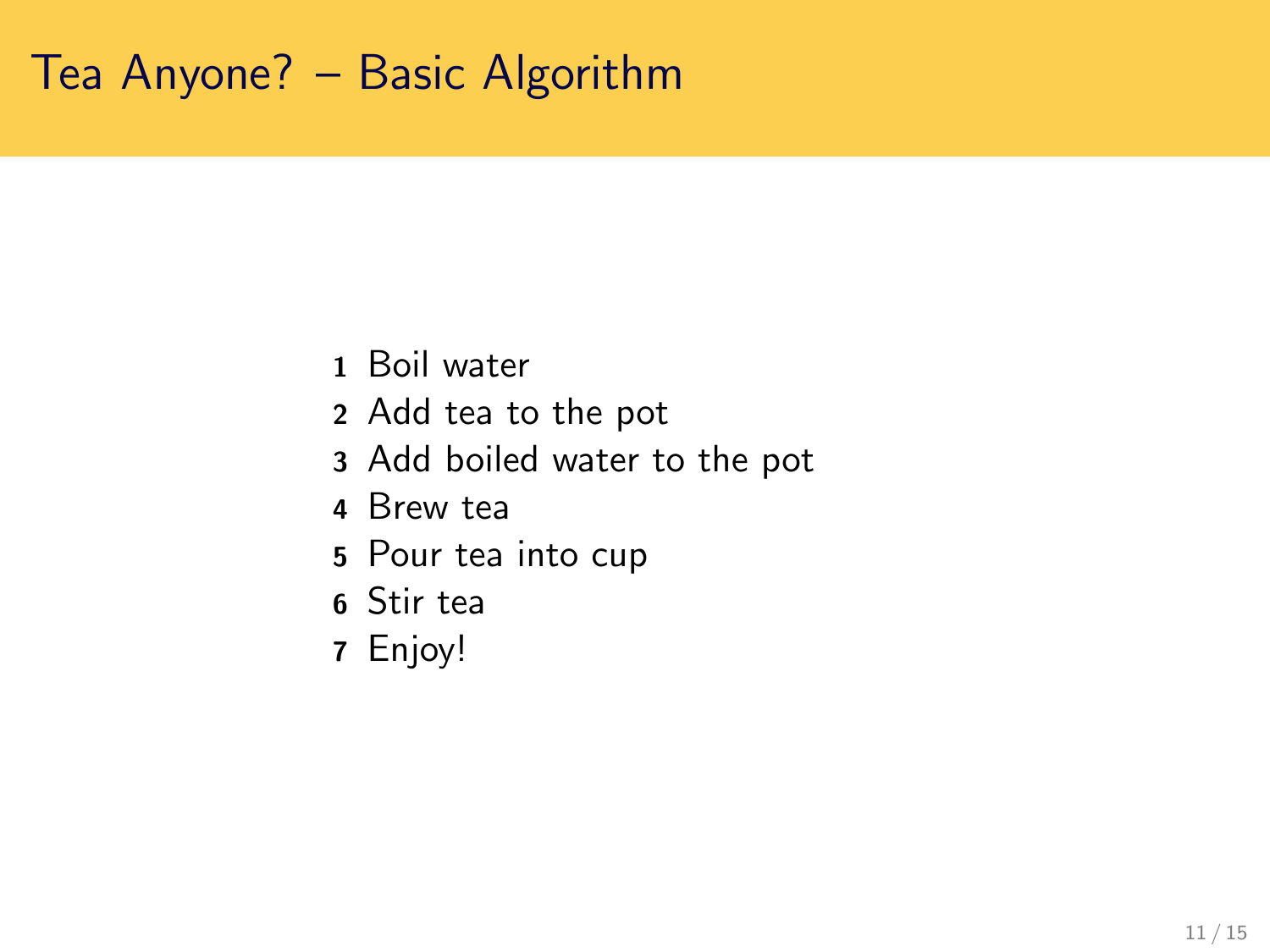## Tea Anyone? – A Little More Detail. . .

- Boil water
- Add tea to the pot
- Add boiled water to the pot
- Brew Tea
- 5 if sugar  $=$  true then
- 6 | Add sugar
- Pour tea into cup
- $\bf{a}$  if  $milk = true$  then
- Add milk
- Stir tea
- Enjoy!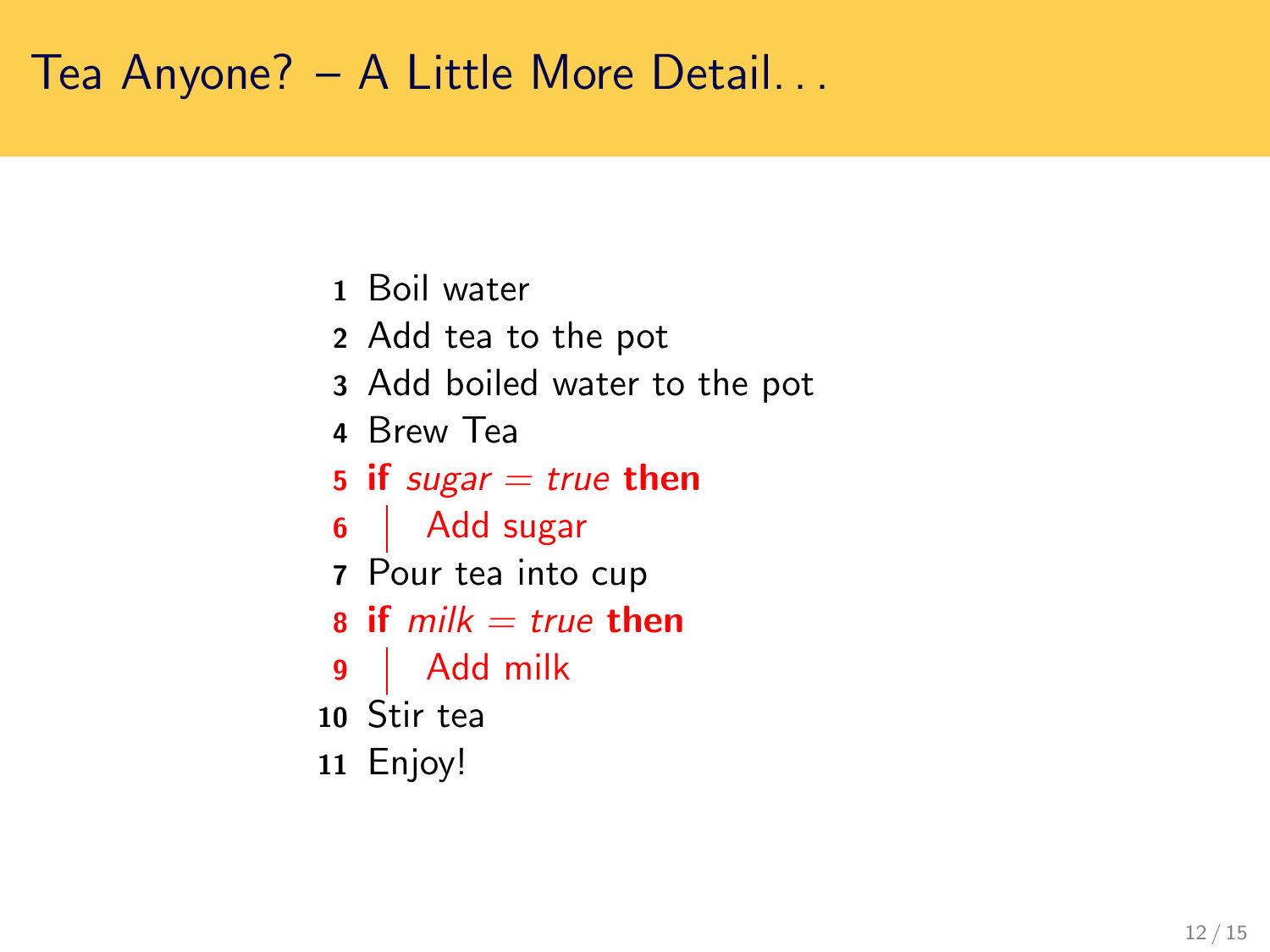## Tea Anyone? – Who Wants Tea?

- Boil water
- 2 foreach person do
- 3 Add 1 spoon of tea to the pot
- Add boiled water to pot
- Brew tea
- foreach person do

 if sugar = true then Add sugar Pour tea into cup if milk = true then Add milk Stir tea

Enjoy!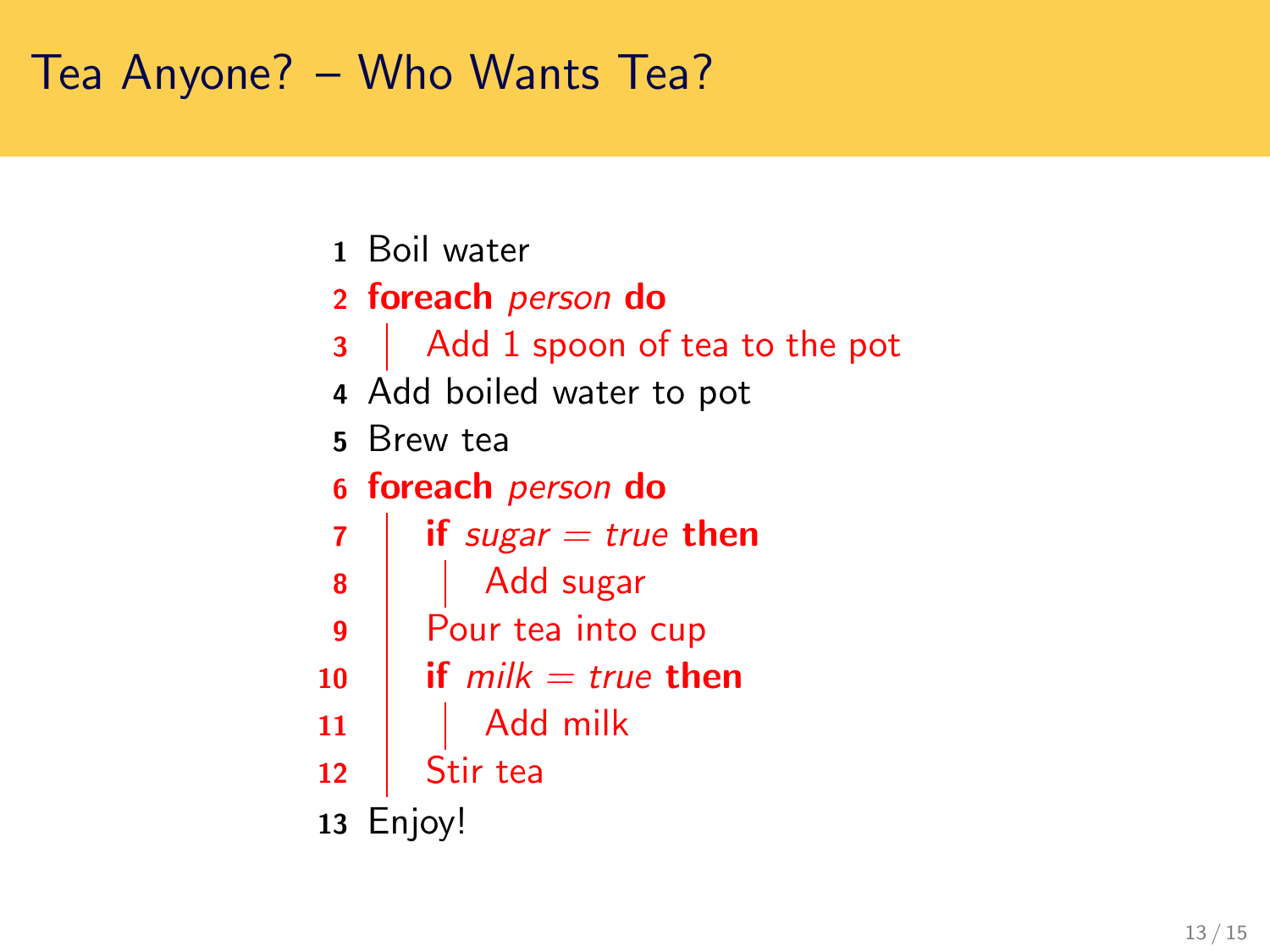### Tea Anyone?

#### What does this show us?

- Start small and add detail
- Sequence, Branching, and Loops
- Variables for data that changes
- Abstracting away from the details of boiling, brewing, etc